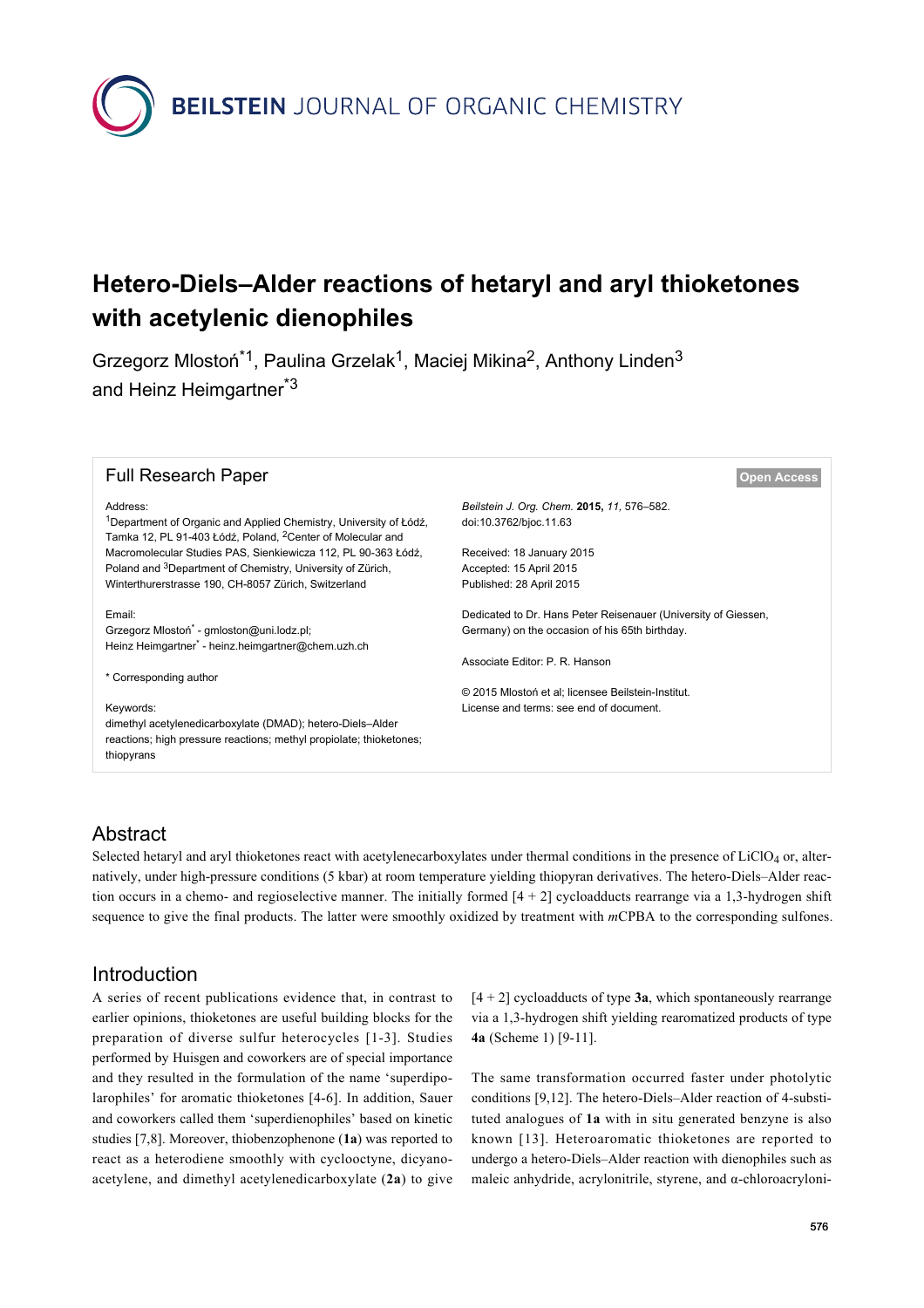<span id="page-1-0"></span>

trile [\[14,15\]](#page-6-6). In the latter case, the stabilization of the initially formed cycloadduct occurred via HCl elimination, whereas, in the other cases, the 1,3-hydrogen shift led to rearomatized products.

In our ongoing studies on thioketones, we reported recently on selected reactions of new symmetrical and non-symmetrical hetaryl thioketones [\[16\].](#page-6-7) Among others, the reactions of **2a** with phenyl thien-2-yl thioketone as well as with bis(thien-2-yl) thioketone were described. The goal of the present study is to examine the reactions of diverse hetaryl thioketones with both **2a** and methyl propiolate (**2b**). Moreover, along with standard procedures, the high-pressure technique was applied. Finally, selected examples of the obtained polycyclic 2*H*-thiopyrans were oxidized to give the corresponding sulfones.

#### Results and Discussion

Under standard conditions (benzene, rt), the reaction of **1a** with **2a** is slow, and it requires several days to be complete [\[9\].](#page-6-3) For that reason, we modified the procedure by using THF as a solvent and  $LiClO<sub>4</sub>$  as a known, efficient catalyst applied frequently in diverse Diels–Alder reactions [\[17\]](#page-6-8). Heating the mixture in a closed tube to 50 °C resulted in completion of the reaction after only 24 h, and after chromatographic work-up, the known product **4a** was obtained in 84% yield. Another attempt to optimize the reaction conditions was based on the use of the high-pressure method. This approach offers some advantages, especially in the case of cycloaddition reactions [\[18\]](#page-6-9). To the best of our knowledge, reactions of thioketones under highpressure conditions have never been studied. After a series of optimization experiments, a solution of **1a** and **2a** in a molar ratio of 1:2 in toluene was placed in a high-pressure vessel at 5 kbar, and after 24 h at room temperature, the product **4a** was isolated in 70% yield.

The reaction conditions with THF and  $LiClO<sub>4</sub>$  were used for further reactions of aryl thioketones, i.e., thiodibenzosuberone **1b** and thiodibenzosuberenone **1c**, with **2a**. The expected polycyclic thiopyran derivatives **4b** and **4c**, respectively, were obtained in 90 and 46% yield [\(Scheme 2\)](#page-1-1). In the  ${}^{1}H$  NMR spectra of both compounds the low-field shifted CHS signal appeared at 5.82 and 4.49 ppm. Finally, the 2*H*-thiopyran structure of **4b** was established by X-ray single crystal structure determination ([Figure 1](#page-2-0)).

<span id="page-1-1"></span>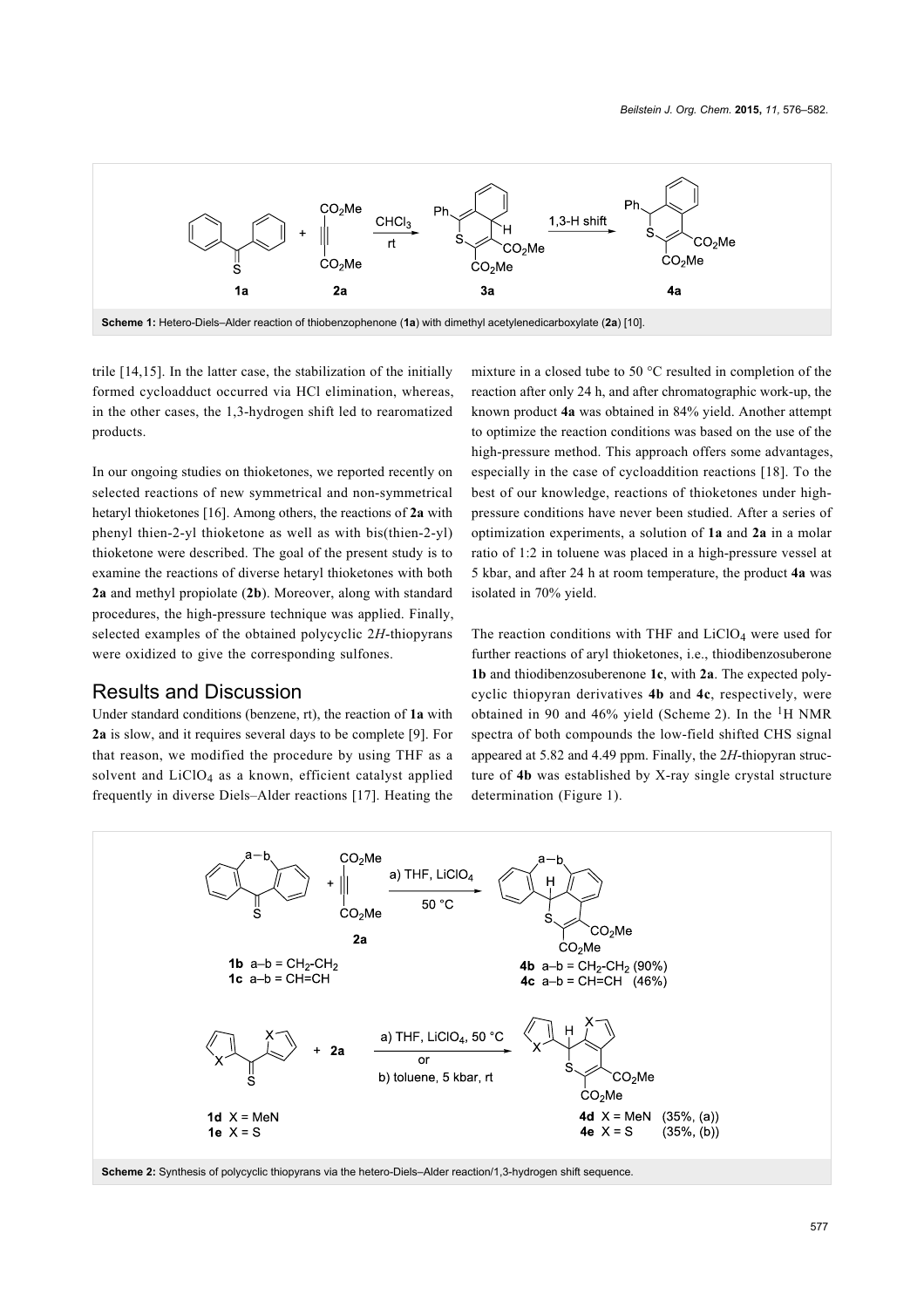<span id="page-2-0"></span>

The analogous reactions of **2a** with bis(*N*-methylpyrrol-2-yl) thioketone (**1d**) afforded the pyrrolo[2,3-*c*]thiopyran derivative **4d** in modest yield (35%) ([Scheme 2\)](#page-1-1). In the case of bis(thien-2-yl) thioketone (**1e**), the reaction with **2a** was carried out in toluene at room temperature under a pressure of 5 kbar. After 72 h, the corresponding thieno[2,3-*c*]thiopyran **4e** was obtained in 35% yield ([Scheme 2](#page-1-1)).

In an extension of the study, reactions of methyl propiolate (**2b**) with selected aryl and hetaryl thioketones were performed under thermal and high-pressure conditions. The reaction of **1a** with

**2b** in THF and a catalytic amount of  $LiClO<sub>4</sub>$  led to the benzo-thiopyran 5a in 61% yield [\(Scheme 3](#page-2-1), [Table 1\)](#page-3-0). The <sup>1</sup>H NMR analysis of the crude mixture indicated the presence of a single regioisomer for which the structure **5a** is proposed. In the alternative preparation of this product under high-pressure (toluene, 5 kbar), 66% of **5a** were isolated. Both methods were applied for analogous reactions with the symmetrical bis-hetaryl thioketones **1e–g**. Under thermal conditions, the products **5d**–**f** were also formed regioselectively in 83, 5, and 6% yield, respectively. In these cases, the high-pressure experiments were also performed with **1e** (16% yield of **5d**) and **1f** (33% yield of **5e**), respectively; thioketone **1g** was not tested under high pressure. However, attempted isolations of both **5e** and **5f** were unsuccessful as the products underwent decomposition upon chromatographic work-up. The experiment performed with the non-symmetrical phenyl thien-2-yl thioketone (**1h**) under thermal conditions resulted also in the formation of a single product **5g** in a chemo- and regioselective manner in 74% yield.

The experiment under high-pressure conditions was much less successful and gave **5g** in only 17% yield. The structures of the products were determined based on the spectroscopic data. Thus, similar to hetero-Diels–Alder reactions with maleic anhydride [\[14\]](#page-6-6), the C=C bond of the thiophene ring of **1h** is part of the reactive heterodiene system.

The reactions of **2b** with thiobenzosuberone **1b** and thiobenzosuberenone **1c** were performed under thermal conditions, and in both cases, new polycyclic thiopyran derivatives **5b** and **5c**, respectively, were formed regioselectively and obtained in good yields (94 and 61%, respectively).

In order to test the scope and limitations of the hetero-Diels–Alder reaction with thioketones and acetylenic dienophiles, other easily available acetylenes were used in the

<span id="page-2-1"></span>

**Scheme 3: Reactions of aryl/hetaryl thioketones with methyl propiolate [\(Table 1](#page-3-0))**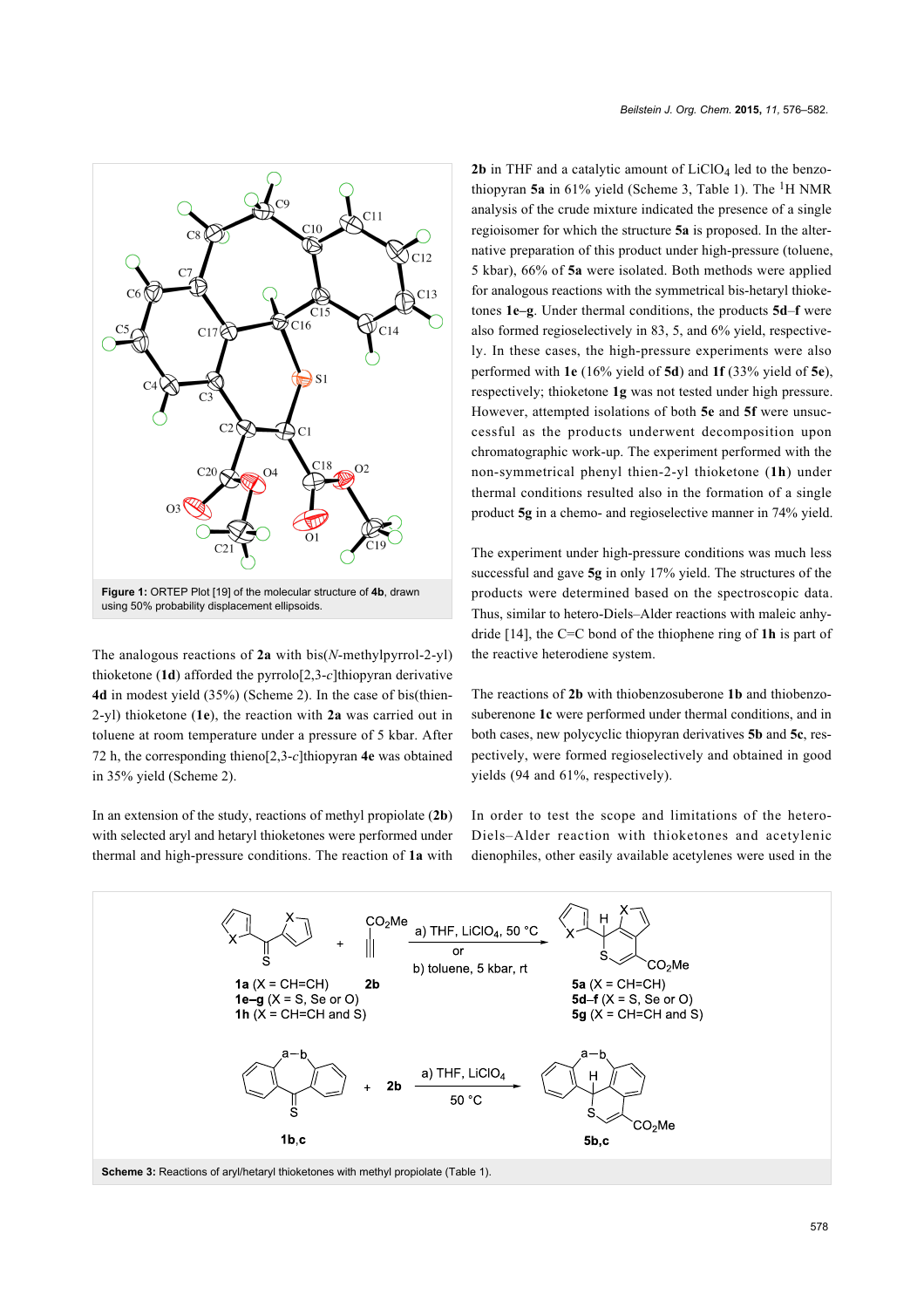<span id="page-3-0"></span>

|   | Ph/Hetar        | Hetar/Ph          | 5 | Method A <sup>a</sup><br>yield [%] | Method B <sup>a</sup><br>yield [%] |
|---|-----------------|-------------------|---|------------------------------------|------------------------------------|
|   | Ph              | <b>Ph</b>         | a | 61                                 | 66                                 |
| b |                 | dibenzosuberone   | b | 94                                 |                                    |
|   |                 | dibenzosuberenone |   | 61                                 |                                    |
| е | thien-2-yl      | thien-2-yl        | d | 83                                 | 16                                 |
|   | selenophen-2-yl | selenophen-2-yl   | е | 5 <sup>b</sup>                     | 33 <sup>c</sup>                    |
| g | furan-2-yl      | furan-2-yl        |   | 6 <sup>b</sup>                     |                                    |
| h | Ph              | thien-2-yl        | g | 74                                 | 17                                 |

reaction with **1a**. In all reactions attempted with phenylacetylene, (pyridin-2-yl)acetylene, and (*tert*-butyl)acetylene, no conversion of **1a** was observed as evidenced by the blue color of the reaction mixture even after 24 h. Unfortunately, the experiments performed under the described conditions (THF, LiClO4, temp.) with (trifluoromethyl)acetylene and (diethoxyphosphoryl)acetylene, activated by the presence of strongly electron-withdrawing substituents, were also unsuccessful.

Some of the thiopyran derivatives **4** and **5** obtained in the present study were used for oxidation reactions aimed at the preparation of the corresponding sulfoxides and sulfones. As demonstrated in a recent publication [\[20\]](#page-6-11), polycyclic sulfones are attractive substrates for the synthesis of polycyclic hydrocarbons via thermal  $SO_2$  extrusion. In our experiments, thiopyrans  $4a$ ,**b** and  $5a$ ,**b** were oxidized in CH<sub>2</sub>Cl<sub>2</sub> solution at room temperature using 3.0 equivalents of *m*CPBA. In the case of **4a**, the progress of the reaction was monitored by TLC and <sup>1</sup>H NMR spectroscopy. The spectrum recorded after 3 h showed that along with starting materials, two new products in a ratio of ca. 4:6 are present in the mixture. For that reason, the reaction time was extended to 3 days. Then, only one of these products was present, with characteristic signals of 2 MeO groups at 3.93 and 4.05 ppm. The signal of the CHS group was shifted downfield and appeared at 5.48 ppm. The ESI mass spectra as well as the elemental analysis confirmed the molecular formula  $C_{19}H_{16}SO_6$ , which corresponds with the structure of the sulfone **6a** obtained in 90% yield ([Scheme 4](#page-3-1)). Based on this result, the intermediate product observed in the mixture after 3 h can be proposed as the corresponding sulfoxide. No attempts were made to isolate this product.

The same oxidation protocol was applied to convert thiopyranes **5a**, **4b**, and **5b** into the corresponding sulfones **6b**–**6d** in 94, 70, and 80% yield, respectively. The structure of **6d** was

<span id="page-3-1"></span>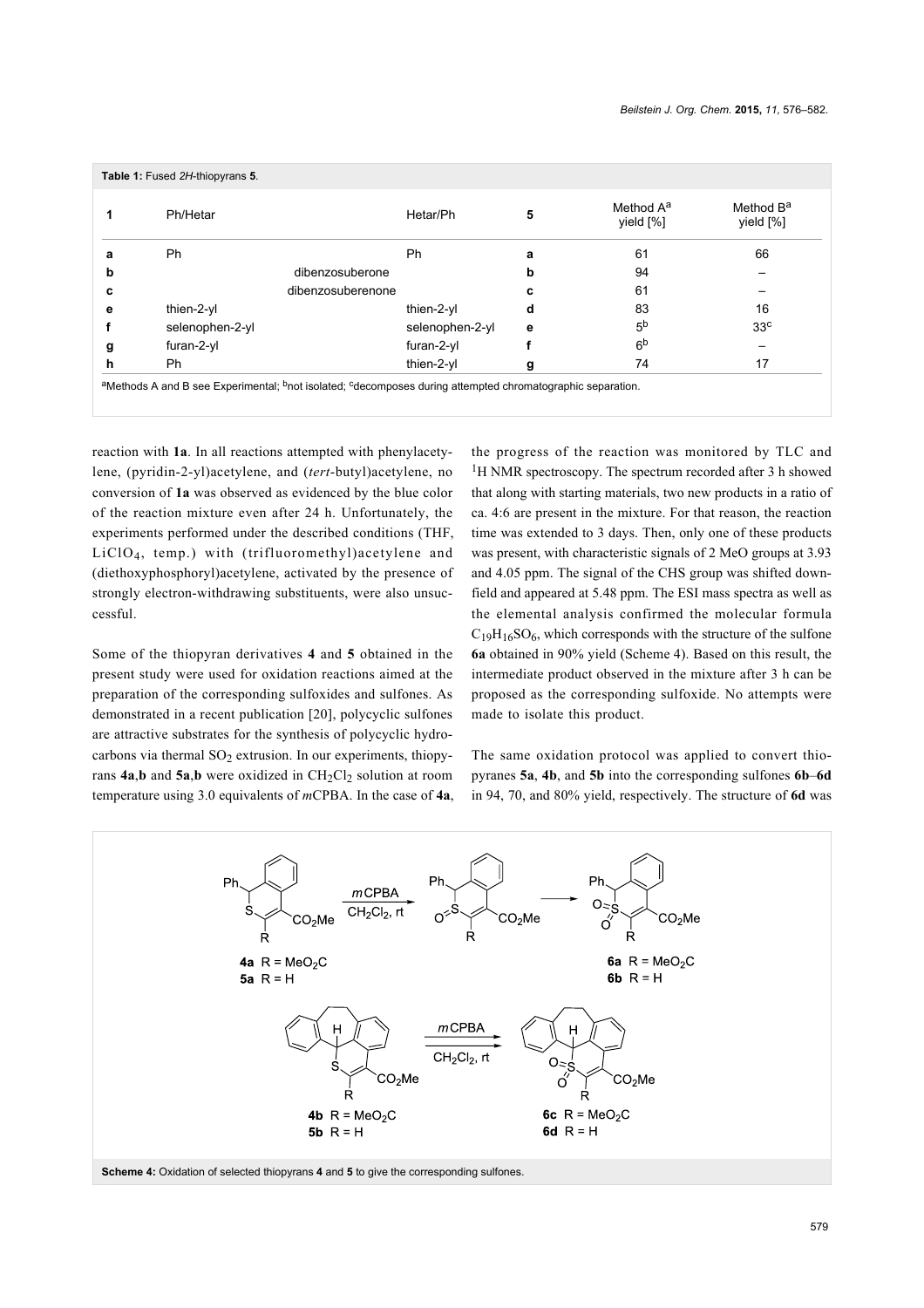established by X-ray single crystal structure determination ([Figure 2](#page-4-0)). The course of the oxidation reactions for these thiopyrans differs from a similar process reported for Se-containing systems. In these cases, ring contraction and elimination of an aryl group, but no formation of an oxidized product, was observed [\[21\]](#page-6-12). The same report describes the appearance of rearranged products (Pummerer-type rearrangement) upon treatment of 1*H*-2-benzothiopyran-3,4-dicarboxylates of type **4** with an equimolar amount of *m*CPBA.

<span id="page-4-0"></span>

# **Conclusion**

The present study shows that hetaryl thioketones react with activated acetylenecarboxylates in a hetero-Diels–Alder reaction followed by the 1,3-hydrogen shift to give fused thiopyran derivatives in a chemo- and regioselective manner. The thermal reaction can be catalyzed by LiClO4. Comparable reaction times were observed when the reaction was performed under high-pressure conditions at room temperature. The thiopyran derivatives can be oxidized by treatment with *m*CPBA at room temperature to give the corresponding sulfones. In this reaction, even when using equimolar amounts of *m*CPBA, selective formation of the sulfoxide could not be achieved. The obtained sulfones are promising substrates for thermal  $SO_2$  extrusion reactions aimed at the contraction of the ring. The importance of the presented study is amplified by the fact that benzothiopyran and related systems containing a thiopyran moiety, and especially their carboxylic derivatives, are known as important pharmacophores, with key importance for the biological activity of diverse sulfur polyheterocycles [\[22-24\]](#page-6-13).

It is worth of mentioning, that the described hetero-Diels–Alder reactions with aromatic thioketones as heterodienes, display

certain similarities to the reported organometallic pathways observed in their reactions with triiron dodecacarbonyl  $Fe<sub>3</sub>(CO)<sub>12</sub>$  [\[25,26\]](#page-6-14).

### **Experimental**

**General information:** Melting points were determined in capillaries using a MEL-TEMP II apparatus (Aldrich) and are uncorrected. IR spectra were recorded with a FTIR NEXUS spectrophotometer as KBr pellets; absorptions (v) in  $cm^{-1}$ . <sup>1</sup>H and  $13<sup>C</sup>$  NMR spectra were measured on a Bruker Avance III ( $^{1}$ H at 600 and  $^{13}$ C at 150 MHz) instrument in CDCl<sub>3</sub>; chemical shifts (δ) are given in ppm, coupling constants (*J*) in Hz. The multiplicity of the  $^{13}$ C signals was deduced from DEPT, supported by  ${}^{1}H, {}^{13}C$  HMOC spectra. <sup>1</sup>H NMR data are presented as follows: chemical shift, multiplicity (br = broad, s = singlet,  $d =$ doublet,  $t = triplet$ ,  $q = quartet$ ,  $m = multiplet$ ), coupling constant, integration. The mass spectra were recorded on a Finnigan MAT-95 (ESI), Bruker maxis (HRESI), or SYNAPT G2-S HMDS (HR MALDI–TOF) instrument. Elemental analyses were performed in the Microanalytical Laboraory of the Chemistry Faculty in Łódź. Reactions under high pressure were performed in a High Pressure Autoclave LC10T in the Laboratory of the Polish Academy of Sciences (CBMiM) in Łódź. Applied reagents such as DMAD, methyl propiolate, inorganic reagents, and solvents are commercially available (Aldrich) and were used as received.

**Reaction of thioketones 1a–h with acetylenic dienophiles 2a or 2b – General procedures: Method A:** A solution of 1 mmol of the corresponding thioketone, 2 mmol of the corresponding acetylenic dienophiles and 10 mol % of  $LiClO<sub>4</sub>$  in 1 mL of dry THF was placed in a thick-wall glass tube, which then was closed with a screw cap. The mixture was heated at 50 °C for 24 h. The solvent was evaporated in vacuo. Subsequent separation on preparative plates coated with silica gel (eluent:  $CH<sub>2</sub>Cl<sub>2</sub>$ ) gave pure products. **Method B:** The corresponding thioketone (1 mmol) and acetylenic dienophile (2 mmol) were placed in a 4 mL teflon vial that was then filled with dry toluene. The vial was closed and kept at 5 kbar at room temperature for 24 h. After depressurizing, the solvent was removed in vacuo. Subsequent separation on preparative plates coated with silica gel (eluent:  $CH_2Cl_2$ ) gave pure products.

**Dimethyl 11,12-dihydro-4b***H***-benzo[4,5]cyclohepta[1,2,3** *ij***]isothiochromene-6,7-dicarboxylate (4b):** Yield: 328.5 mg (90%). Colorless crystals; mp 147.5–148.0 °C (MeOH); IR (KBr) ν: 3061 (w), 2948 (w), 1732 (s), 1725 (s), 1597 (w), 1562 (w), 1435 (m), 1270 (s), 1232 (s), 1030 (w), 751(m)  $cm^{-1}$ ; <sup>1</sup>H NMR (600 MHz, CDCl<sub>3</sub>) δ 7.61 (d,  $J = 12$  Hz, 1H<sub>arom</sub>), 7.33–7.30 (m, 1H<sub>arom</sub>), 7.24–7.15 (m, 4H<sub>arom</sub>), 7.03 (d,  $J =$ 6 Hz, 1Harom), 5.82 (br s, S-CH), 3.92, 3.94 (2s, 6H, 2 OCH<sup>3</sup> ),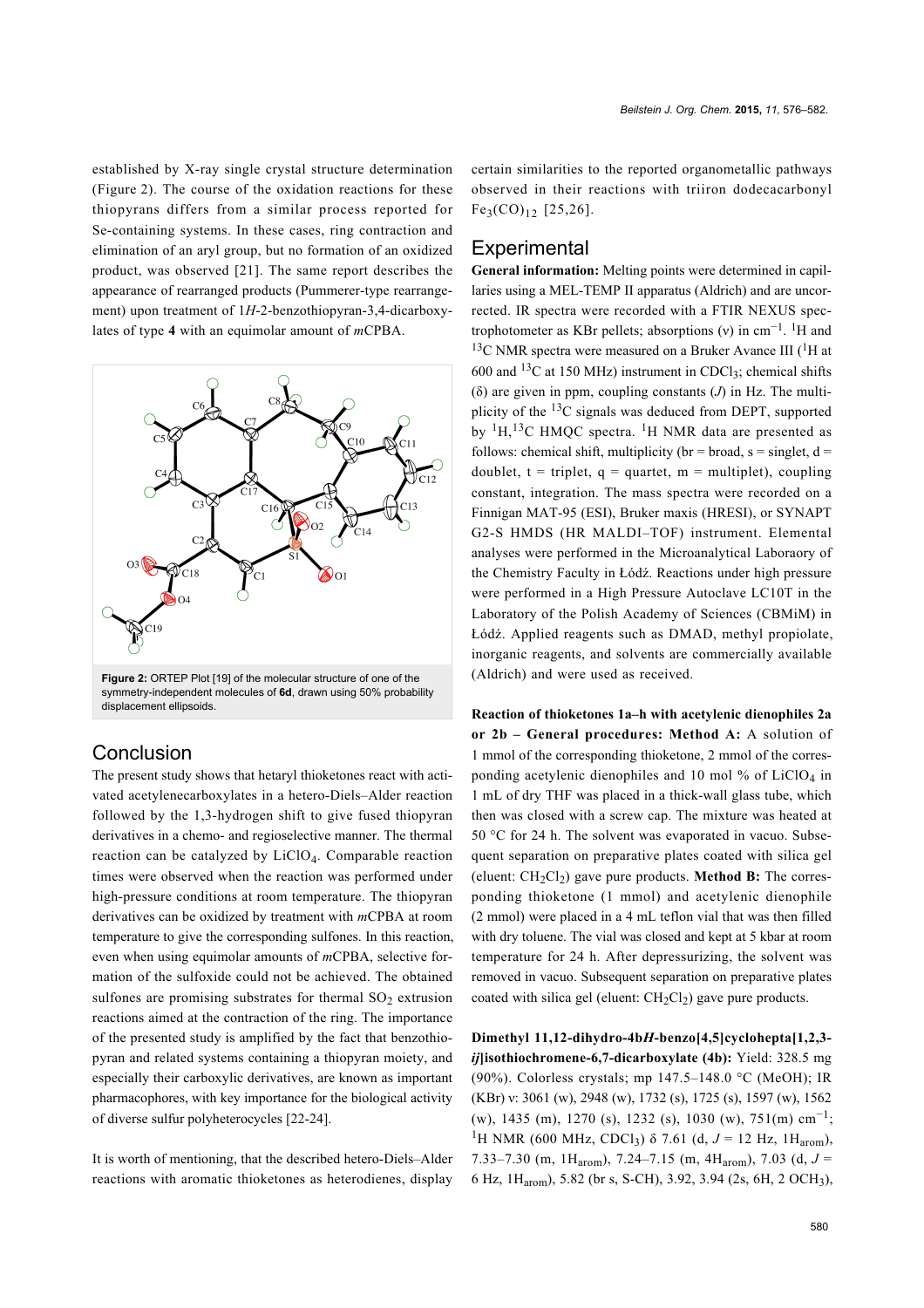3.55 (br s, 1CH), 3.37 (br s, 1CH), 3.12 (br s, 1CH), 3.01–2.97 (m, 1CH) ppm;  $^{13}$ C NMR (150 MHz, CDCl<sub>3</sub>)  $\delta$  168.1, 164.3 (2)  $(C=O)$ , 138.1, 138.0, 131.8, 130.6 (7  $C(sp^2)$ ), 136.3, 128.0, 127.5, 126.4, 125.3 (7 CHarom), 53.1, 52.8 (2 OCH3), 33.0 (S-CH), 32.0 (broad, 2 CH<sub>2</sub>) ppm; HRMS (ESI):  $[M + Na]$ <sup>+</sup> calcd for  $C_{21}H_{18}NaO_4S$ , 389.08180; found, 389.08178; anal. calcd for  $C_{21}H_{18}O_4S$ : C, 68.82; H, 4.95; S, 8.75; found: C, 68.71; H, 5.06; S, 8.82.

**Dimethyl 4b***H***-benzo[4,5]cyclohepta[1,2,3-***ij***]isothiochromene-6,7-dicarboxylate (4c):** Yield: 83 mg (46%). Orange solid; mp 139.7–140.0 °C (purified chromatographically); IR (KBr) ν: 3018 (w), 2947 (w), 1728 (s), 1725 (s), 1596 (w), 1563 (w), 1433 (w), 1264 (s),1229 (s), 1097 (w), 771 (w) cm−<sup>1</sup> ; 1H NMR (600 MHz, CDCl3) δ 7.77 (d, *J* = 6 Hz, 1Harom), 7.49–7.45 (m, 2Harom), 7.42 (d, *J* = 6 Hz, 1Harom), 7.36 (d, *J* = 6 Hz, 1Harom), 7.30, 7.27 (2d, *J* = 6 Hz, 2 olefinic HC=), 7.23 (d, *J* = 6 Hz, 2Harom), 4.49 (s, S-CH), 3.92, 4.00 (2 s, 6H, 2 OCH<sub>3</sub>) ppm; <sup>13</sup>C NMR (150 MHz, CDCl<sub>3</sub>) δ 167.8, 164.2 (2 C=O), 139.9, 135.8, 134.6, 132.5, 130.3, 128.8, 124.2 (7 C(sp<sup>2</sup> )), 132.2, 130.1, 129.3, 127.8, 127.6, 126.7, 126.7, 126.6, 125.2 (7 CHarom + 2 CHolefin), 53.2, 52.8 (2 OCH3), 41.8  $(S-CH)$  ppm; HRMS (MALDI-TOF):  $[M + Na]$ <sup>+</sup> calcd for C21H16NaO4S, 387.0668; found, 387.0667.

**Methyl 11,12-dihydro-4b***H***-benzo[4,5]cyclohepta[1,2,3** *ij***]isothiochromene-7-carboxylate (5b):** Yield: 288.5 mg (94%). Yellow solid; mp  $116.0-116.5$  °C (chromatographic purification); IR (KBr) ν: 3059 (w), 2946 (w), 1702 (s), 1591 (w), 1431 (w), 1221 (s), 1068 (m), 756 (m) cm−<sup>1</sup> ; 1H NMR (600 MHz, CDCl<sub>3</sub>)  $\delta$  7.93–7.87 (m, 1H<sub>arom</sub>), 7.84–7.80 (m, 1Harom), 7.61 (br s, S-CH=), 7.28–7.23 (m, 2Harom), 7.21–7.17 (m, 2Harom), 7.03 (br s, 1Harom), 5.79 (br s, S-CH), 3.87 (s, 3H, OCH3), 3.55 (br s, 1CH), 3.35 (br s, 1CH), 3.15 (br s, 1CH), 3.03–2.95 (m, 1CH) ppm; <sup>13</sup>C NMR (150 MHz, CDCl<sub>3</sub>) δ 165.3 (C=O), 142.0, 138.7, 137.6, 135.2, 125.7, 125.4 (6 C(sp<sup>2</sup> )), 132.4, 130.6, 129.3, 128.0, 127.8, 127.1, 126.6, 126.1 (7 CH<sub>arom</sub> + S-CH=), 51.9 (OCH<sub>3</sub>), 35.0 (S-CH), 32.2 (broad, 2  $CH<sub>2</sub>$ ) ppm; HRMS (MALDI-TOF):  $[M + Na]$ <sup>+</sup> calcd for C19H16NaO2S, 331.0761; found, 331.0769.

**Methyl 4b***H***-benzo[4,5]cyclohepta[1,2,3-***ij***]isothiochromene-7-carboxylate (5c):** Yield: 85 mg (61%). Yellow solid; mp 77.5–78.0 °C (chromatographic purification); IR (KBr) ν: 3057 (w), 2948 (w), 1709 (s), 1644 (m), 1589 (w), 1432 (w), 1235 (s), 1066 (m), 726 (m) cm−<sup>1</sup> ; 1H NMR (600 MHz, CDCl<sup>3</sup> ) δ 7.98 (m, 1Harom), 7.95 (d, *J* = 6 Hz, 1Harom), 7.75 (d, *J* = 12 Hz, 1Harom), 7.43–7.41 (m, 1Harom), 7.37–7.34 (m, 2Harom), 7.27 (s, 1Harom), 7.28–7.24 (m, 1Harom), 7.22, 7.18 (2 d, *J* = 12 Hz, 2 olefinic HC=), 4.45 (s, S-CH), 3.86 (s, 3H, OCH<sup>3</sup> ) ppm; <sup>13</sup>C NMR (150 MHz, CDCl<sub>3</sub>) δ 165.2 (C=O), 139.7, 134.9,

*Beilstein J. Org. Chem.* **2015,** *11,* 576–582.

134.7, 131.6, 131.1, 125.0 (6 C(sp<sup>2</sup> )), 138.7, 131.9, 131.6, 130.7, 130.2, 128.8, 127.9, 127.8, 126.5, 126.1 (7 CHarom + 2  $CH<sub>olefin</sub> + S-CH=$ ), 51.9 (OCH<sub>3</sub>), 41.3 (S-CH) ppm; MS (ESI) *m/z* (%): 207 (100, [M − 74]<sup>+</sup>), 245 (55, [M − 36]<sup>+</sup>), 297 (45, [M – 16]<sup>+</sup>); anal. calcd for C<sub>19</sub>H<sub>14</sub>O<sub>2</sub>S: C, 74.48; H, 4.61; S, 10.46; found: C, 74.53; H, 4.99; S, 10.64.

**General procedure for the oxidation of thiopyran derivatives 4a,b and 5a,b:** A solution of 1 mmol of the corresponding thiopyran and 3 mmol of *m*CPBA (70% purity) in dichloromethane was stirred at room temperature for 3 days. Then the reaction mixture was extracted with aqueous saturated NaHCO<sub>3</sub> ( $3 \times 10$  mL) and distilled water ( $1 \times 10$  mL). The organic phase was dried over anhydrous MgSO4 and concentrated in vacuo.

**Methyl 11,12-dihydro-4b***H***-benzo[4,5]cyclohepta[1,2,3** *ij***]isothiochromene-7-carboxylate 5,5-dioxide (6d):** Yield: 88 mg (80%). Colorless crystals; mp 187.5–188.0 °C (MeOH); IR (KBr) ν: 3041 (w), 2950 (w), 1717 (s), 1600 (w), 1433 (w), 1307 (s), 1262 (s), 1130 (s), 785 (m) cm−<sup>1</sup> ; 1H NMR (600 MHz, CDCl<sub>3</sub>)  $\delta$  7.60–7.48 (m, 1H<sub>arom</sub>), 7.36 (br s, 1H<sub>arom</sub> + S-CH=), 7.32–7.28 (m, 2Harom), 7.27–7.20 (m, 3Harom), 5.72 (br s S-CH), 3.96 (s, 3H, OCH3), 3.58 (br s, 1H), 3.10 (br s, 2H), 2.91 (br s, 1H) ppm; <sup>13</sup>C NMR (150 MHz, CDCl<sub>3</sub>) δ 164.9  $(C=0)$ , 134.5, 134.3, 132.2, 131.0, 130.8, 129.2 (6  $C(sp^2)$ ), 134.1, 133.3, 130.0, 129.7, 129.1, 128.0, 127.5, 126.1 (7  $CH_{arom}$  + S-CH=), 62.5 (OCH<sub>3</sub>), 53.4 (S-CH), 37.3, 34.7 (2) broad signals,  $2 \text{ CH}_2$ ) ppm; HRMS (ESI):  $[M + Na]$ <sup>+</sup> calcd for  $C_{19}H_{16}NaO_4S$ , 363.06615; found, 363.06614.

# Supporting Information

#### Supporting Information File 1

Experimental data for selected compounds **4–6**, details of the crystal structure determination, and the original  ${}^{1}H$  and <sup>13</sup>C NMR spectra for all products. CCDC-1038599 and 1038600 contain the supplementary crystallographic data for this paper. These data can be obtained free of charge from The Cambridge Crystallographic Data Centre via [http://www.ccdc.cam.ac.uk/data\\_request/cif.](http://www.ccdc.cam.ac.uk/data_request/cif) [\[http://www.beilstein-journals.org/bjoc/content/](http://www.beilstein-journals.org/bjoc/content/supplementary/1860-5397-11-63-S1.pdf) [supplementary/1860-5397-11-63-S1.pdf\]](http://www.beilstein-journals.org/bjoc/content/supplementary/1860-5397-11-63-S1.pdf)

### Acknowledgements

The authors thank the National Science Center (Cracow, Poland) for generous financial support (Grant Maestro-3 (Dec-2012/06/A/ST5/00219). Skilful performance of microanalyses by Ms Hanna Jatczak and Ms Agnieszka Cieślińska (University of Łódź) is gratefully acknowledged.